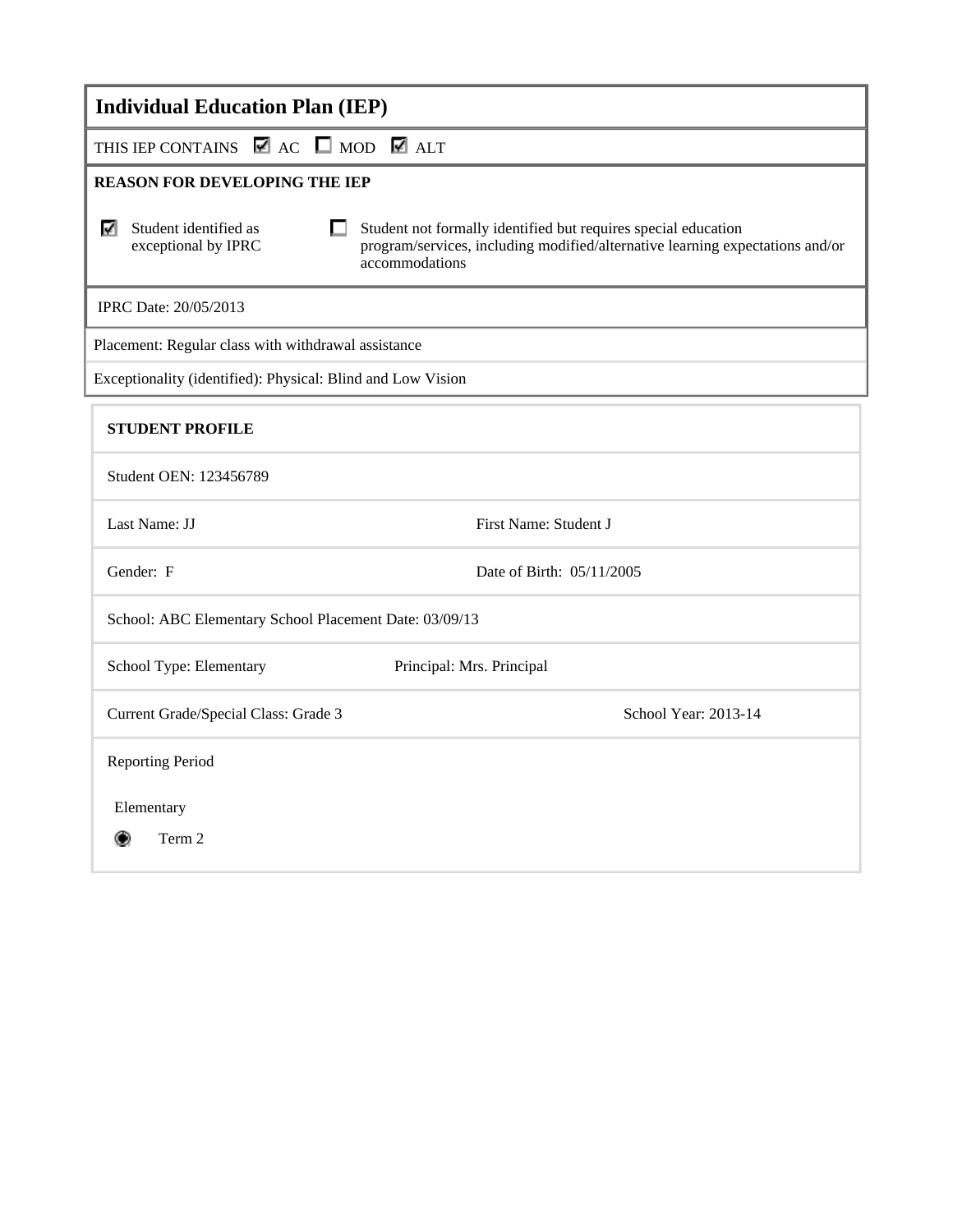| RELEVANT ASSESSMENT DATA                                    |             |                                                                                                                                                                                    |
|-------------------------------------------------------------|-------------|------------------------------------------------------------------------------------------------------------------------------------------------------------------------------------|
| <b>Information Source</b>                                   | <b>Date</b> | <b>Summary of Results</b>                                                                                                                                                          |
| <b>Orientation and Mobility</b><br><b>Assessment Report</b> | 27/05/2013  | Based on age/grade and classroom<br>placement requires development of higher<br>level of mobility independence.                                                                    |
| <b>Educational Assessment</b>                               | 18/04/2013  | Achievement at grade level across all<br>academic areas, with accommodations for<br>vision impairment. Strength in oral<br>communication in large and small groups.<br>(classroom) |
| W. Ross Macdonald School for<br>the Blind                   | 28/03/2013  | Student is a tactile learner. Braille will be<br>her main mode for reading. Self Adocy skill<br>development required for Transition<br>Planning.                                   |
| <b>Vision Assessment</b>                                    | 25/08/2010  | Diagnosis of Retinosis Pigmentosa with<br>degenerative vision impairment and a<br>recommendation for support from Vision<br>Resource Services.                                     |

| <b>Areas of Strength</b>             | <b>Areas of Need</b>             |
|--------------------------------------|----------------------------------|
| Oral Language-Speaking and Listening | <b>Tactile Reading Skills</b>    |
| General knowledge                    | Orientation and mobility skills  |
| Intellectual curiosity               | Self-advocacy skills             |
| Tactile learner                      | <b>Braille Production Skills</b> |
| Self-confidence                      |                                  |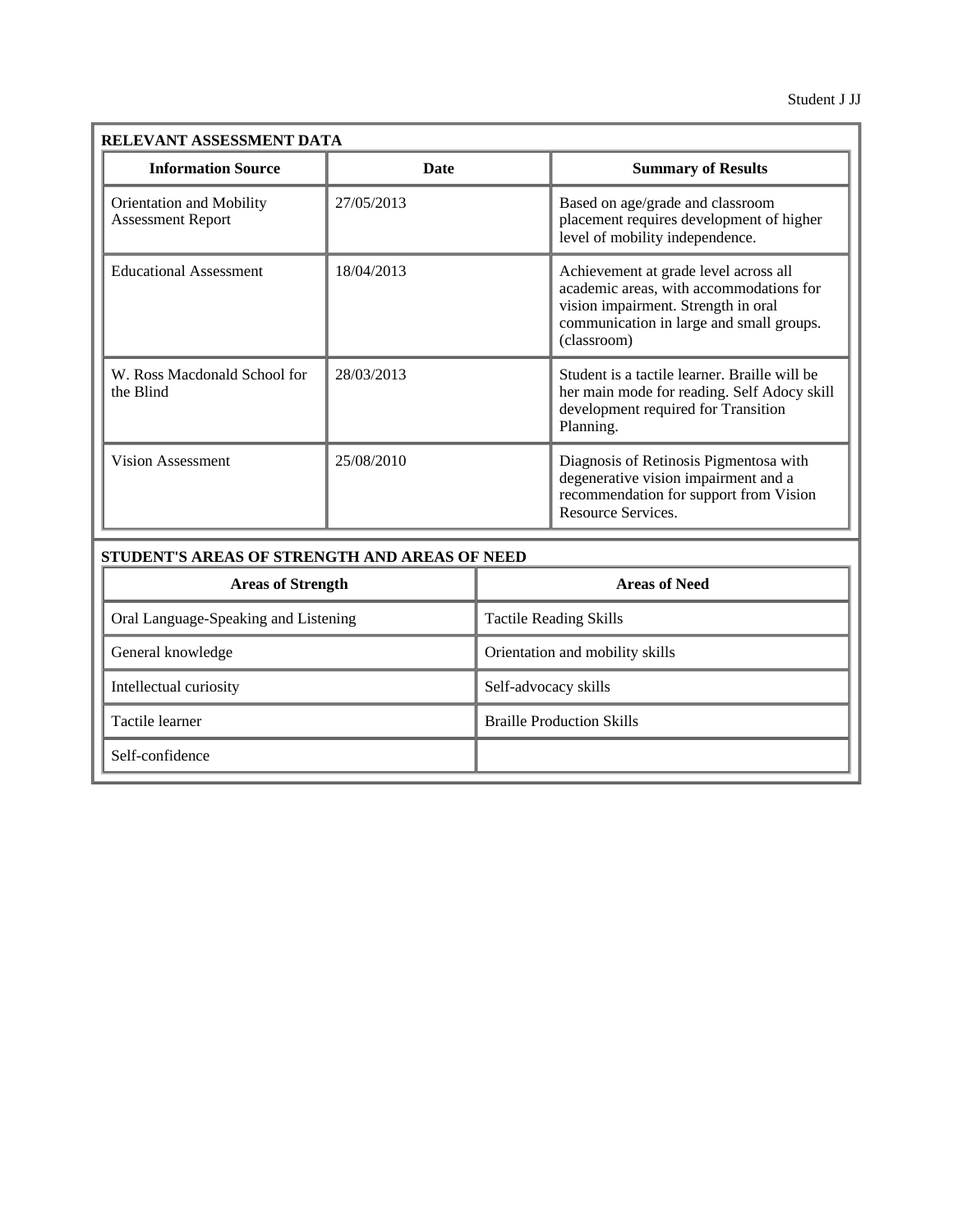### **SUBJECTS, COURSES/CODES OR ALTERNATIVE SKILL AREAS TO WHICH THE IEP APPLIES**

Accommodated only(AC), Modified(MOD), Alternative(ALT)

| 1. Language                        | $\nabla$ <sub>AC</sub> $\Box$ <sub>MOD</sub> $\Box$ <sub>ALT</sub> |
|------------------------------------|--------------------------------------------------------------------|
| 2. Math                            | $\nabla$ AC $\square$ MOD $\square$ ALT                            |
| 3. Social Studies                  | $\blacksquare$ AC $\square$ MOD $\square$ ALT                      |
| 4. Science and Technology          | $\nabla$ <sub>AC</sub> $\Box$ <sub>MOD</sub> $\Box$ <sub>ALT</sub> |
| 5. The Arts - Music                | $\nabla$ AC $\Box$ MOD $\Box$ ALT                                  |
| 6. The Arts - Drama & Dance        | $\nabla$ AC $\Box$ MOD $\Box$ ALT                                  |
| 7. The Arts - Visual Arts          | $\blacktriangledown$ AC $\Box$ MOD $\Box$ ALT                      |
| 8. Health & Physical Education     | $\blacksquare$ AC $\square$ MOD $\square$ ALT                      |
| 9. Orientation and Mobility Skills | $\Box$ AC $\Box$ MOD $\Box$ ALT                                    |
| 10. Braille Literacy               | $\Box$ AC $\Box$ MOD $\Box$ ALT                                    |

### **REPORTING FORMAT**

Provincial Report Card **Alternative Report** 

#### **ACCOMMODATIONS FOR LEARNING, INCLUDING REQUIRED EQUIPMENT**

Accommodations are assumed to be the same for all program areas unless otherwise indicated

| <b>Instructional Accommodations</b>                      | <b>Environmental Accommodations</b>                         | <b>Assessment Accommodations</b>                 |
|----------------------------------------------------------|-------------------------------------------------------------|--------------------------------------------------|
| Braille writer                                           | Strategic seating                                           | Braille versions                                 |
| Audio version of text                                    | Preferential cubby/locker locations                         | <b>Braille</b> writer                            |
| Personal laptop, big key keyboard,<br>scanner, printer   | Consistent furniture placement                              | Speech-to-text software                          |
| OCR software, text-to-<br>speech/speech-to-text software | Reference binder of posted visuals<br>(e.g., anchor charts) | Text-to-speech software                          |
| Verbal description and information                       |                                                             | Verbatim rdg. instructions/questions             |
| <b>Braille</b>                                           |                                                             | Verbatim scribing of responses                   |
| Tactile graphics and illustrations                       |                                                             | Audio version of assessments when<br>appropriate |
|                                                          |                                                             |                                                  |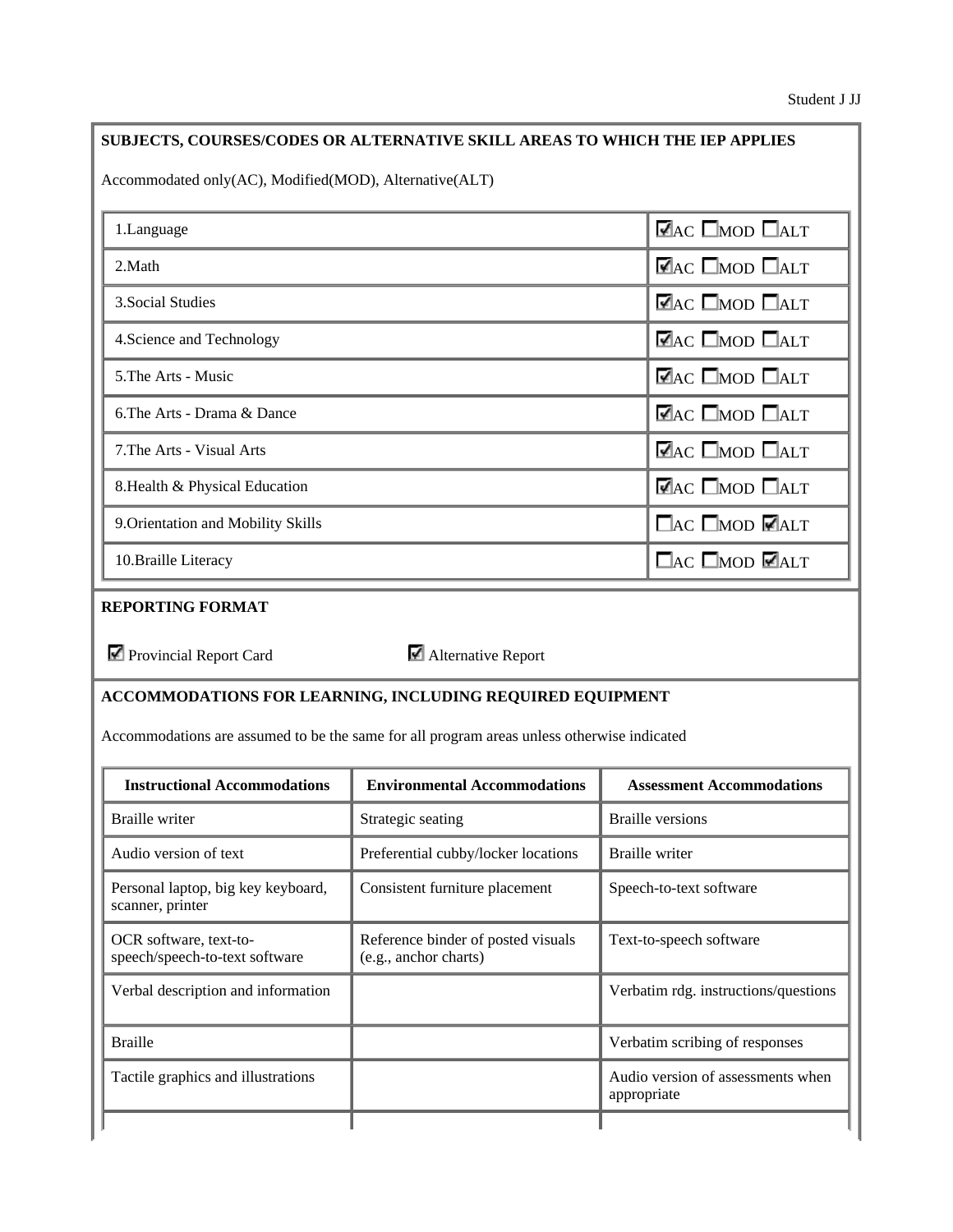| Digital Files            | Oral assessments                                              |
|--------------------------|---------------------------------------------------------------|
| Material read to student | Breaks for fatigue                                            |
|                          | Pictures described in detail, tactile<br>materials (graphics) |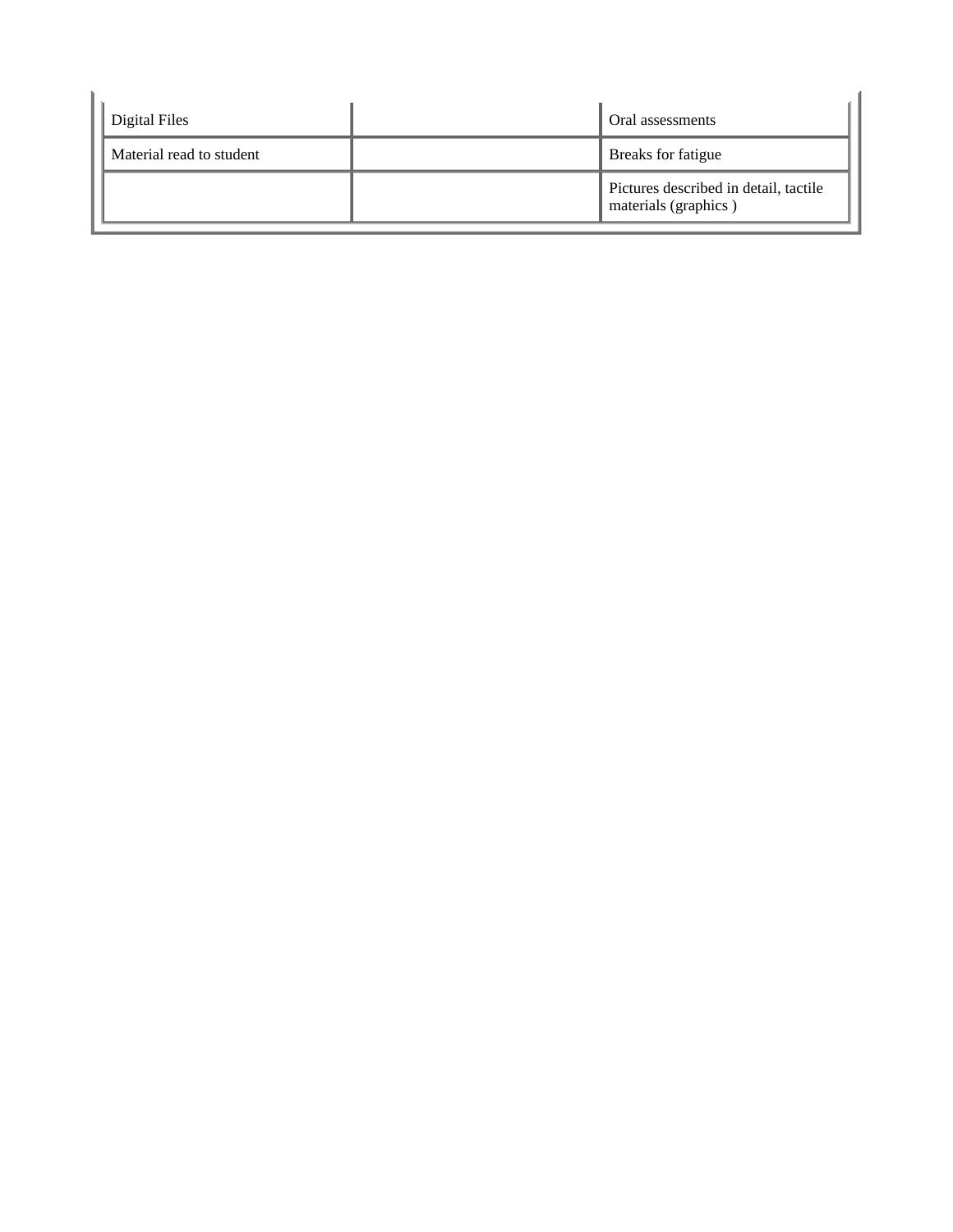### **PROVINCIAL ASSESSMENTS**

This is a provincial assessment year  $\bigcirc$  No  $\bigcirc$  Yes

Type of assessment: Grade 3 -- Reading, Writing and Mathematics

Permitted Accommodations  $\bigcirc$  No  $\bigcirc$  Yes (list below)

Presentation Format-Braille versions

Presentation Format-Assistive technology formats

Response Format-use of a computer or word processor or assisted devices and technology

Response Format-verbatim scribing of student responses

Exemption with Rationale  $\bullet$  No  $\circ$  Yes (list below)

Deferral of Ontario Secondary School Literacy Test (OSSLT) with Rationale No  $\bigcirc$  Yes (list below)

Ontario Secondary School Literacy Course (OSSLC) Ves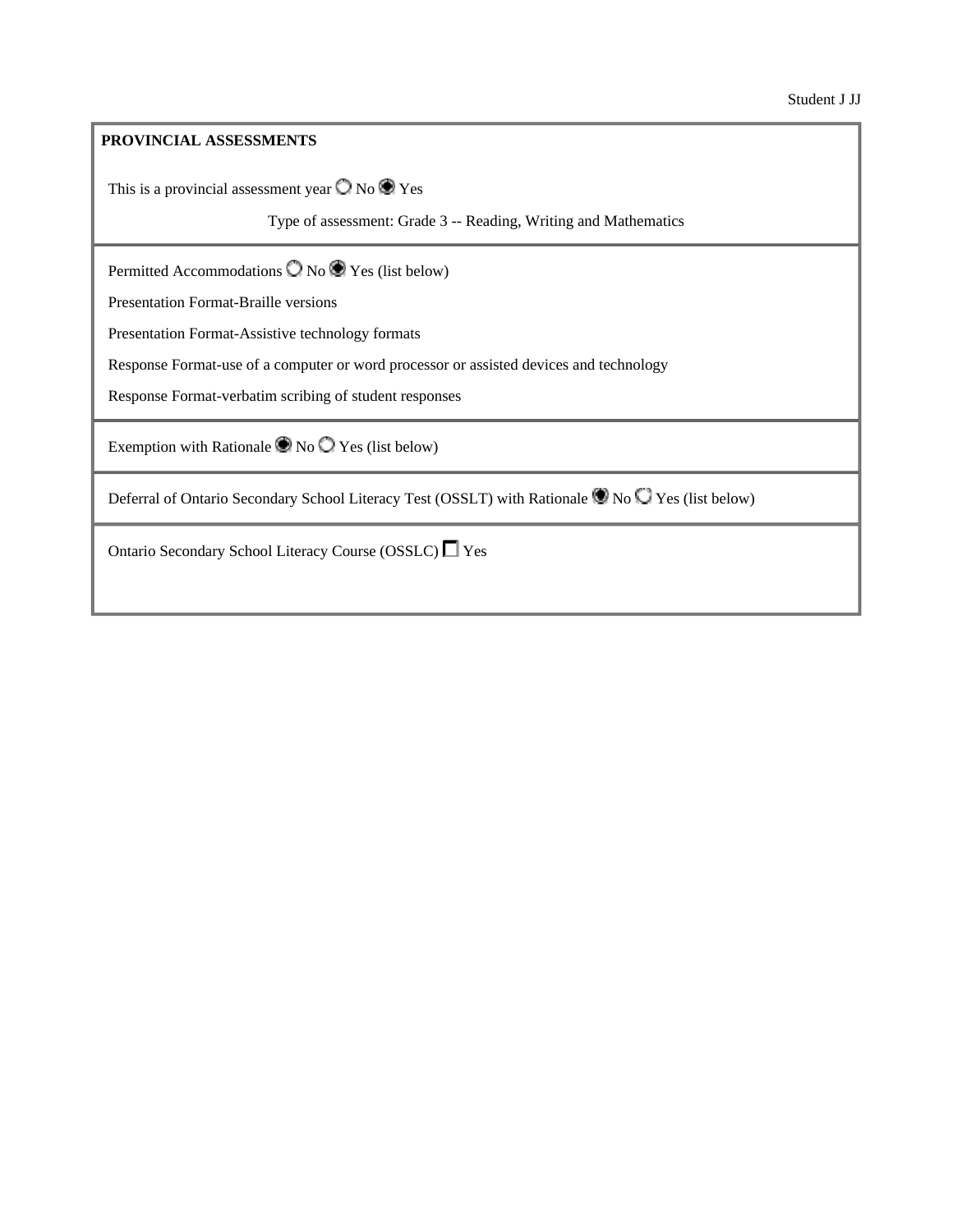## **Special Education Program**

| Subject or Course/Code or Alternative Skill Area                                                   |                                                                      |  |
|----------------------------------------------------------------------------------------------------|----------------------------------------------------------------------|--|
| <b>Orientation and Mobility Skills</b>                                                             |                                                                      |  |
| <b>Baseline Level of Achievement</b> (usually from previous<br>June report card):                  | <b>Baseline Level of Achievement for Alternative Skill</b><br>Areas: |  |
| Student is dependent on adult guidance to travel<br>Prerequisite secondary course (if applicable): |                                                                      |  |
| Letter grade/Mark:                                                                                 | throughout the school and on the school grounds.                     |  |
| Curriculum grade level:                                                                            |                                                                      |  |

**Annual Program Goal(s):** A goal statement describing what the student can reasonably be expected to accomplish by the end of the school year (or semester) in a particular subject, course, or alternative skill area.

Student will consistently and accurately use a cane technique to travel independently through the classroom and hallways of the school, locating important areas such as exits, the gym, washrooms, the office, the library, and the schoolyard.

| <b>Learning Expectations</b>                                                                                                                                                 | <b>Teaching Strategies</b>                                                                                                 | <b>Assessment Methods</b>                                                              |
|------------------------------------------------------------------------------------------------------------------------------------------------------------------------------|----------------------------------------------------------------------------------------------------------------------------|----------------------------------------------------------------------------------------|
| <b>Progress Report</b>                                                                                                                                                       |                                                                                                                            |                                                                                        |
| Consistently and accurately, use a<br>cane technique to travel from the<br>entry of the school to the classroom,<br>classroom to washroom and office<br>with adult guidance. | Directly teach the cane technique.                                                                                         | Structured checklist and anecdotal<br>report.                                          |
|                                                                                                                                                                              | Provide opportunities for daily<br>practice with adult guidance.<br>Gradually increase length of route, as<br>appropriate. | Weekly tracking on tactile map of<br>school.                                           |
| Term 1                                                                                                                                                                       |                                                                                                                            |                                                                                        |
| Consistently and accurately, use a<br>cane technique to travel from the<br>classroom to secondary exits, the<br>gym, and the library.                                        | Provide opportunities for daily<br>practice of walking route with adult<br>guidance.                                       | Weekly tracking on tactile map of<br>school.                                           |
| Consistently and accurately, travel<br>independently from the entry of the<br>school to the classroom, classroom to<br>washroom and office.                                  | Slowly fade adult support and allow<br>student to make trips independently.                                                | Weekly recording on checklist of<br>adult support required to travel within<br>school. |
| With adult guidance, consistently and<br>accurately travel within designated<br>area of schoolyard.                                                                          |                                                                                                                            | Structured observation from O&M<br>instructor and teacher.                             |
| Term 2                                                                                                                                                                       |                                                                                                                            |                                                                                        |
| With peer support, consistently and<br>accurately travel within designated<br>area of schoolyard.                                                                            |                                                                                                                            | Structured observation from O&M<br>instructor and teacher.                             |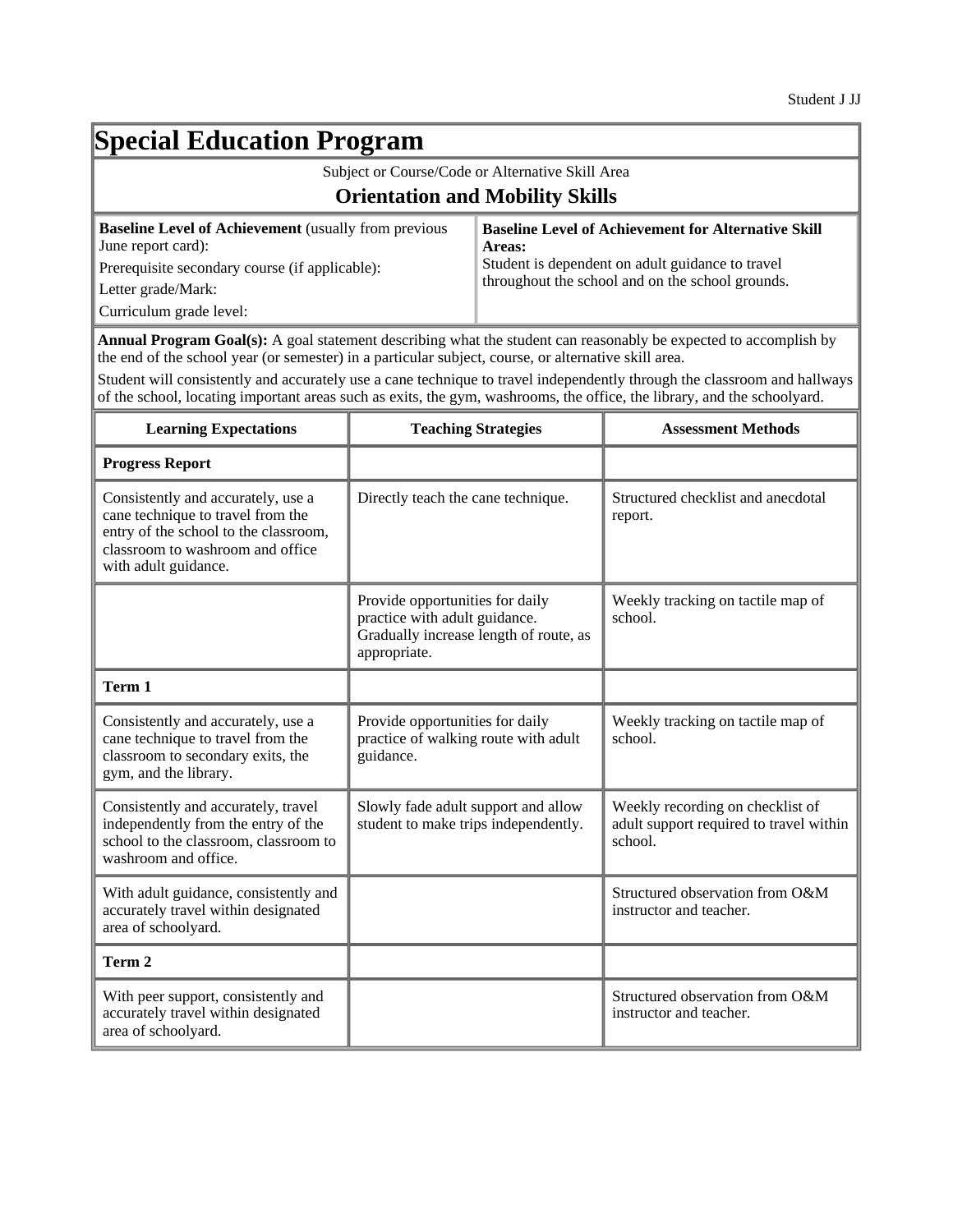# **Special Education Program**

| Subject or Course/Code or Alternative Skill Area                                                                                                                                     |                                                                                                                                                                                                                                                    |  |
|--------------------------------------------------------------------------------------------------------------------------------------------------------------------------------------|----------------------------------------------------------------------------------------------------------------------------------------------------------------------------------------------------------------------------------------------------|--|
| <b>Braille Literacy</b>                                                                                                                                                              |                                                                                                                                                                                                                                                    |  |
| <b>Baseline Level of Achievement</b> (usually from previous<br>June report card):<br>Prerequisite secondary course (if applicable):<br>Letter grade/Mark:<br>Curriculum grade level: | <b>Baseline Level of Achievement for Alternative Skill</b><br>Areas:<br>Student has not been introduced to Braille and currently<br>uses technology to assist with reading and writing,<br>therefore no baseline of achievement data is available. |  |

**Annual Program Goal(s):** A goal statement describing what the student can reasonably be expected to accomplish by the end of the school year (or semester) in a particular subject, course, or alternative skill area.

Student will be introduced to Braille concepts and by the end of the year will consistently and accurately read in Braille: letters of the alphabet; 100 contractions of the Braille code; high frequency word lists to mid-Grade two, familiar words (e.g. her name) and simple sentences.

| <b>Learning Expectations</b>                                                                                                    | <b>Teaching Strategies</b>      | <b>Assessment Methods</b>                                                           |
|---------------------------------------------------------------------------------------------------------------------------------|---------------------------------|-------------------------------------------------------------------------------------|
| <b>Progress Report</b>                                                                                                          |                                 |                                                                                     |
| Recognize all letters of the Braille<br>alphabet.                                                                               | Braille concepts and materials. | Structured observation, checklists,<br>rubrics, typing test, talking typer.         |
| Recognize simple and familiar words<br>(e.g. her name, the first half of the<br>Grade 1 high frequency list, using<br>Braille). |                                 | Stuctured observation, checklist,<br>quizzes to record consistency and<br>accuracy. |
| Recognize 25 Braille contractions.                                                                                              |                                 | Structured checklist to record<br>accuracy of response.                             |
| Term 1                                                                                                                          |                                 |                                                                                     |
| Read simple phrases in Braille using<br>high frequency and familiar words.                                                      | Braille concepts and materials. | Structured observation, checklists,<br>rubrics, typing test, talking typer.         |
| Read simple words in Braille (e.g. the<br>entire Grade 1 high frequency word<br>list).                                          |                                 | Stuctured observation, checklist,<br>quizzes to record consistency and<br>accuracy. |
| Recognize 50 Braille contractions.                                                                                              |                                 | Structured checklist to record<br>accuracy of response.                             |
| Term 2                                                                                                                          |                                 |                                                                                     |
| Read simple sentences in Braille<br>using high frequency and familiar<br>words.                                                 | Braille concepts and materials. | Structured observation, checklists,<br>rubrics, typing test, talking typer.         |
| Read simple words in Braille (e.g. up<br>to and including the mid-Grade 2<br>high frequency word list).                         |                                 | Stuctured observation, checklist,<br>quizzes to record consistency and<br>accuracy. |
| Recognize 100 Braille contractions.                                                                                             |                                 | Structured checklist to record<br>accuracy of response.                             |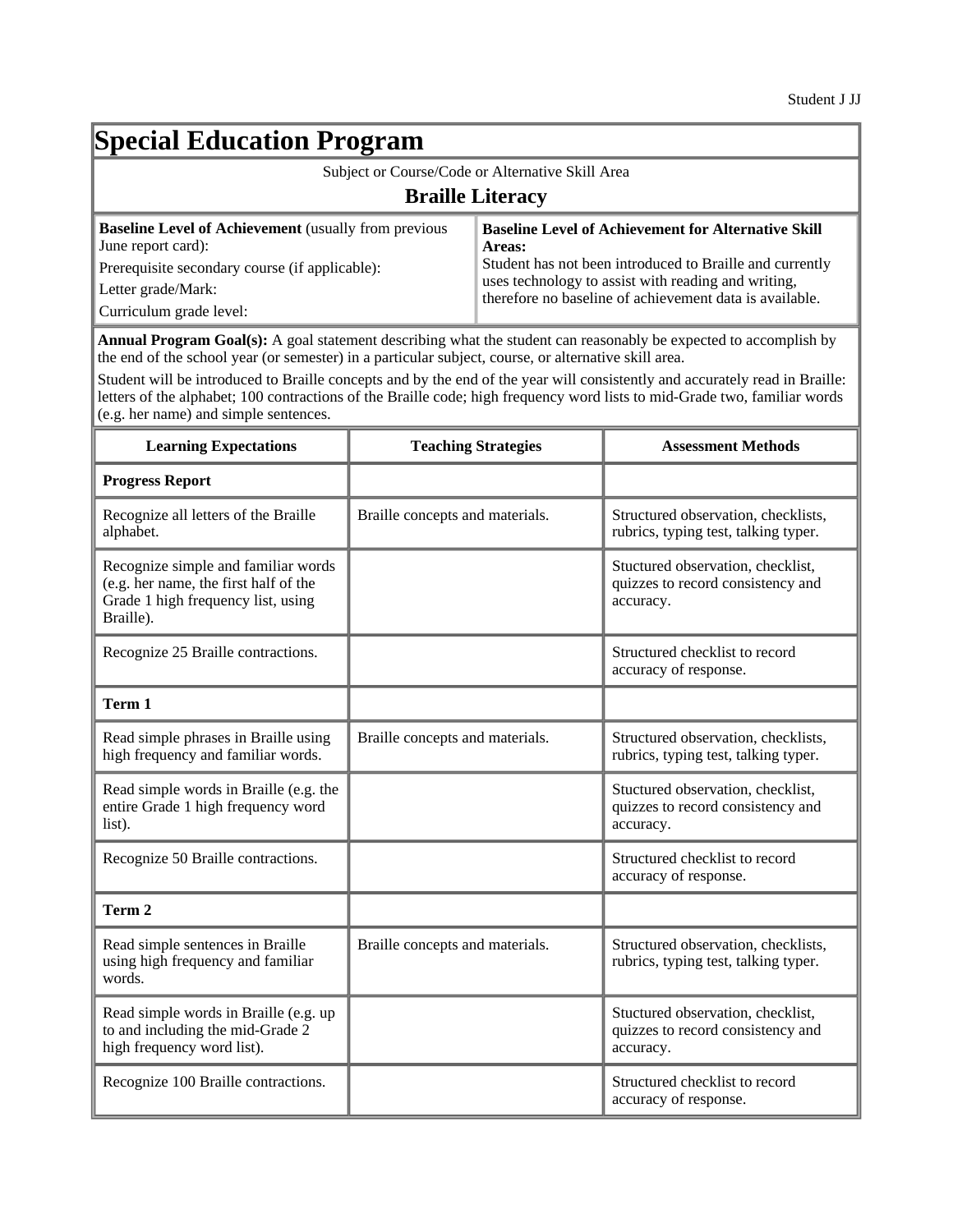| <b>Type of Service</b>                                   | <b>Frequency or Intensity for board</b><br>staff                                                                        | <b>Location</b>                             |
|----------------------------------------------------------|-------------------------------------------------------------------------------------------------------------------------|---------------------------------------------|
| Classroom teacher                                        | Daily beginning in September                                                                                            | Regular classroom                           |
| Itinerant Teacher for Blind/Low<br>Vision (ISERT-Vision) | Daily afternoons (25% of the day)<br>beginning in September                                                             | Regular classroom, resource room            |
| Teacher assistant                                        | Classroom and recess, shared among<br>students                                                                          | Regular classroom, hallways, school<br>yard |
| Special Education Resource Teacher<br>(SERT)             | Consultative support, in partnership<br>with Itinerant Teacher beginning in<br>September                                | Regular classroom                           |
| Orientation and mobility personnel                       | Two hours training (student) and<br>consultation to ISERT, SERT and<br>classroom teacher- the beginning of<br>each term | Regular classroom, hallways, school<br>yard |

## **Health Support Services in the School Setting:**  $\bigcirc$  **No**  $\bigcirc$  **Yes**

### **IEP DEVELOPMENT TEAM**

| <b>Staff Member</b> | <b>Position</b>                        |
|---------------------|----------------------------------------|
| Ms. Teacher         | Classroom teacher                      |
| Mrs. SERT           | Special Education resource teacher     |
| Mr. ISERT-Vision    | Itinerant Teacher for Blind/Low Vision |
| Mrs. Principal      | Principal                              |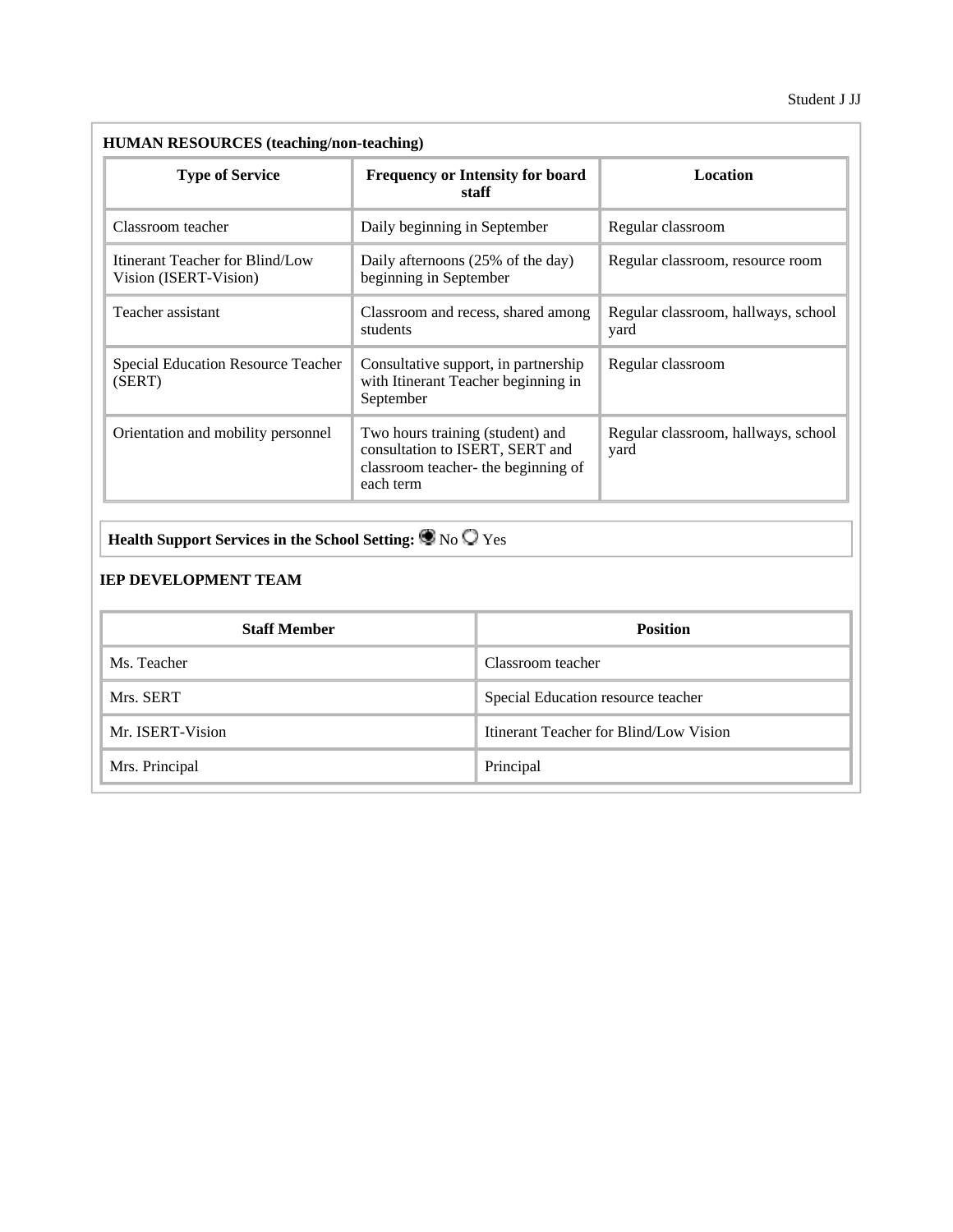### **TRANSITION PLAN**  $\bigcirc$  No  $\bigcirc$  Yes

#### **Long-term Goal(s):**

She will increase her independence during both instructional periods and leisure opportunities within the school day and in the greater community in order to be prepared for transition to middle school and then secondary school.

| <b>Actions</b>                                                                                                                                                                                      | Person(s) Responsible for<br><b>Actions</b>                                               | <b>Timelines</b>                     |
|-----------------------------------------------------------------------------------------------------------------------------------------------------------------------------------------------------|-------------------------------------------------------------------------------------------|--------------------------------------|
| Commence instruction in Orientation and Mobility (O<br>& M) within the school. (transitions within the school).<br>Include reflections in "All About Me Portfolio."                                 | O& M Instructor ISERT student                                                             | Grade 3                              |
| Expand skills in $O & M$ to school/home community<br>including school bus transportation. (transitions during<br>transportation and the school/home community)                                      | O& M Inst. ISERTstudent<br>parent                                                         | Grade 4                              |
| Expand skills in O & M to larger community including<br>public transportation, leisure centres (transitions in the<br>larger community). Include reflections in "All About<br>Me Portfolio."        | O& M Inst. ISERTstudent<br>parent                                                         | Grade 5 and on                       |
| Introduce Braille to supplement use of technology for<br>communication.                                                                                                                             | Itinerant SERT, teachers,<br>parents, student                                             | Grade 3                              |
| Technology Assessment to further increase<br>independence in academics. Include results and<br>reflections from student in "All About Me Portfolio".                                                | Provincial School for<br>Blind/Low Vision consultant,<br>Itinerant SERT, student, parents | Grade 5                              |
| Prepare student for accommodations used in EQAO<br>testing.                                                                                                                                         | Itinerant SERT, classroom<br>teachers                                                     | Grade 3, 6                           |
| Partner student with peer advocate from the Middle<br>School and later Secondary School to mentor regarding<br>new cultures in each environment. Record reflections in<br>"All About Me Portfolio". | Itinerant SERT, middle and<br>secondary school guidance<br>cousellor                      | Grade 5 (Middle) Gr<br>8 (Secondary) |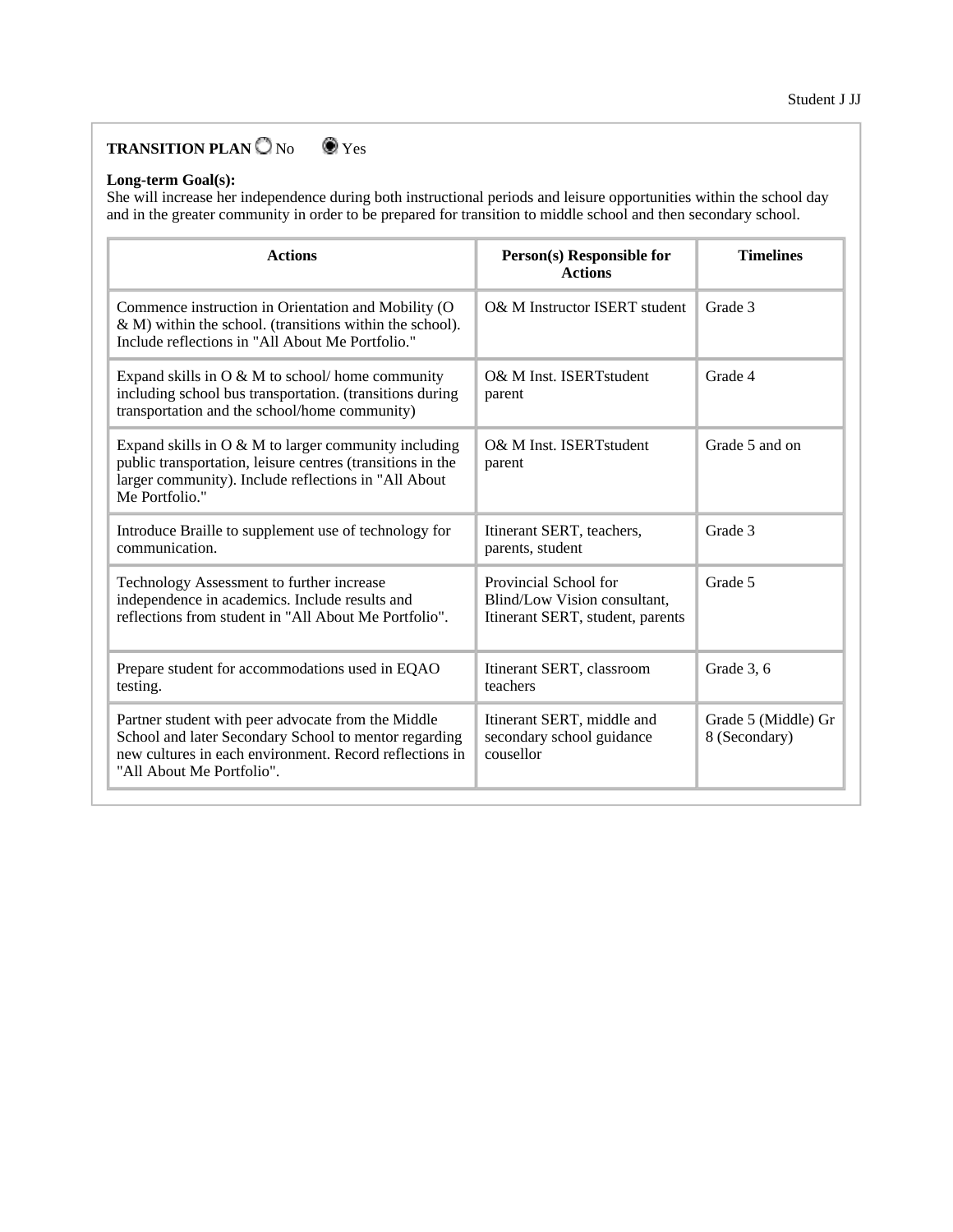Student J JJ

| <b>Date</b> | <b>Description of Consultation</b>                                                                    | <b>Parent/Student Feedback/Outcome of Consultation</b>                                                                                                                                                                                                                                                       |  |
|-------------|-------------------------------------------------------------------------------------------------------|--------------------------------------------------------------------------------------------------------------------------------------------------------------------------------------------------------------------------------------------------------------------------------------------------------------|--|
| 12/09/2013  | Case conference to discuss<br>current year program goals to<br>draft IEP.                             | Parent and student agreed on a focus of learning Braille<br>and to increase independence in orientation and<br>mobility. Itinerant teacher made arrangements. IEP<br>goals added.                                                                                                                            |  |
| 26/09/2013  | Draft IEP sent home for parental<br>input and feedback.                                               | Parent returned IEP with input on strengths, needs and<br>goals for current school year. Changes made to IEP.                                                                                                                                                                                                |  |
| 13/10/2013  | First term IEP sent home for<br>signing.                                                              | Parent signed and returned IEP.                                                                                                                                                                                                                                                                              |  |
| 05/12/2013  | Parent interview to discuss<br>Progress Report and updated<br>IEP.                                    | Parent signed copy of IEP.                                                                                                                                                                                                                                                                                   |  |
| 23/03/2014  | Case conference with all<br>stakeholders to discuss goals and<br>begin plans for next school<br>year. | Parent and student were happy with progress this school<br>year. Resource teacher from Ross MacDonald invited<br>for consultation and transition planning. Term IEP goals<br>updated. Accommodations for EQAO arranged by<br><b>ISERT-Vision.</b>                                                            |  |
| 27/03/2014  | IEP sent home for signing.                                                                            | Parent signed IEP.                                                                                                                                                                                                                                                                                           |  |
| 16/06/2014  | Case conference with all<br>stakeholders to plan transition to<br>next grade.                         | Parent and student agreed with a continued focus on<br>developing skills in orientation and mobility and Braille<br>literacy. Resource Teacher (Ross MacDonald) presented<br>assessment results and Transtion suggestions<br>(equipment, O&M needs). Suggestions will be<br>incorporated on next year's IEP. |  |

### PRINCIPAL'S RESPONSIBILITY

The principal is legally required to certify that the IEP is developed within 30 school days after placement in the program, and that the parent has been consulted in its development. The principal is further required to ensure that a copy of the IEP is sent to the parent (or the student if 16 years of age or older), that the IEP will be implemented and reviewed in relation to the student's report card each reporting period, and that it will be placed in the OSR.

 $\_$  , and the set of the set of the set of the set of the set of the set of the set of the set of the set of the set of the set of the set of the set of the set of the set of the set of the set of the set of the set of th

\_\_\_\_\_\_\_\_\_\_\_\_\_\_\_\_\_\_\_\_\_\_\_\_\_\_\_\_\_\_\_\_\_\_\_\_\_\_\_\_\_\_\_\_\_\_\_\_\_ \_\_\_\_\_\_\_\_\_\_\_\_\_\_\_\_\_\_\_\_\_\_

Principal Signature Date